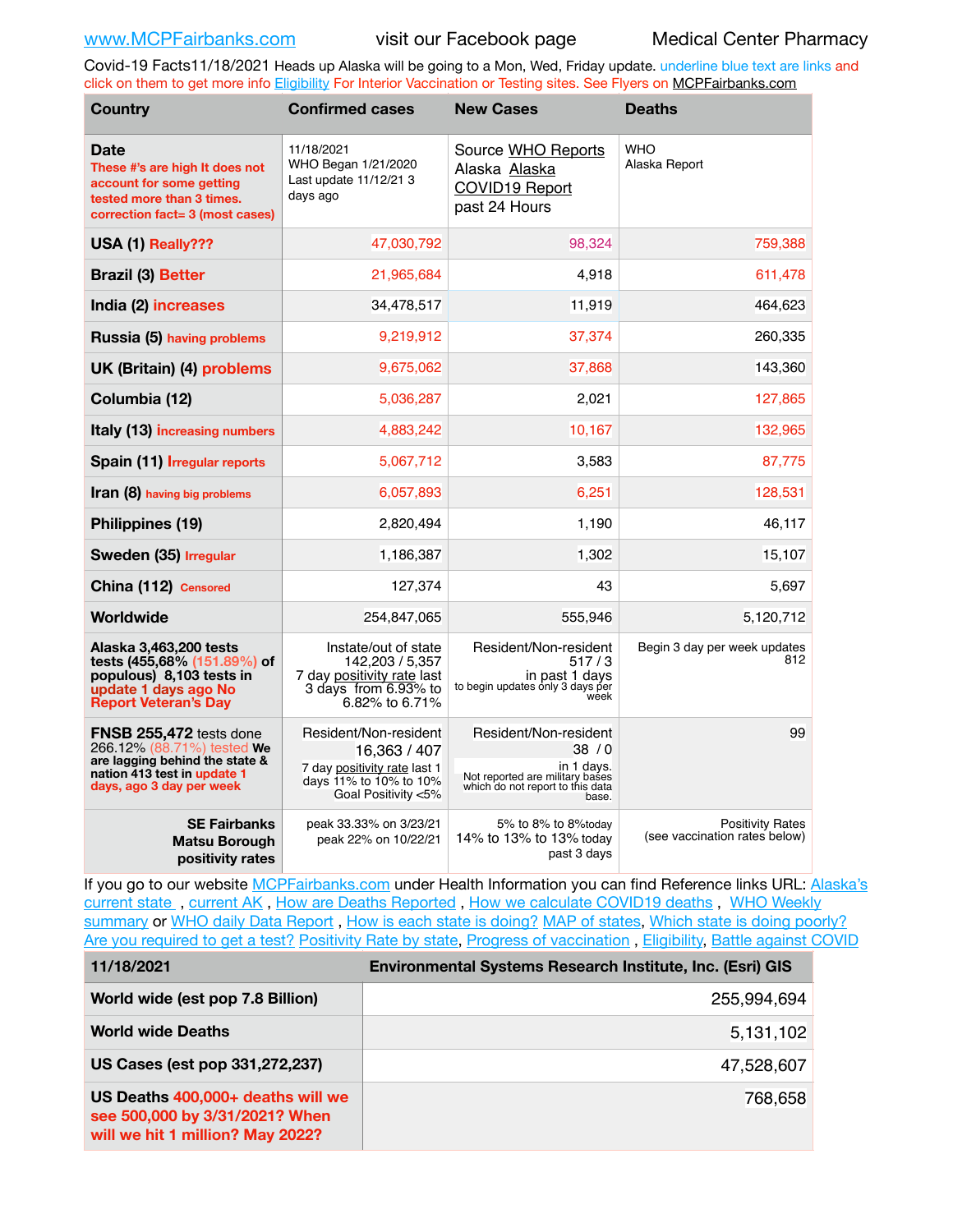## Impact of COVID-19 on the US Healthcare system

Estimated US Population 331.3 million 287.18% (95.73%) have been tested (950.6 million tests have been run) Estimated 5% of US population will test positive for Covid-19 16.56 million (currently 47.5 Million (14.36%) of population tested positive vs Alaska (18.71%) we have currently tested an est. 950.6 million based on 47.5 mill that have tested positive discount some of these numbers by 67% to account for multiple testing of same person.

If 8% will require hospitalization of the 16.56 million positive cases, we would need 1.325 million beds. Estimated by the American Hospital Association there are 800,000 staffed beds available.

The US has 2.8 hospital beds per 1000 our needs could be 56, China had 4.3, Italy 3.2, South Korea 12.3

The USNS Mercy and Comfort added 2,000 staffed beds, not ICU Of these estimated to be admitted to ICU 860,000. to ICU beds The US has 16,000 ICU beds we have 68,000-85,000 beds

US could need 299,000 beds with ventilators  $\leq 16,000$  ventilators

 The Needs

**Summation:** Estimated needs could be 1.325 million hospitalized beds for just COVID-19 patients alone. If positives represents 5% of test run, then approximately 950.6 million have been tested, we have no idea how many tests have been run or how many multiple tests conducted on the same person, resulting in 47.5 million positive tests run with 768,658 total deaths with 1,966 deaths in the past 1 days, ave 5,099/day. In AK, with 142,203 positive cases 18.71% of Alaska, 2,970 hospitalizations, and 812 deaths. Hospitalization rate is 2.09% of those that test positive, Death Rate 0.61% overall or 27.34% of those hospitalized. Those >60 y/o represent 15% of positive cases, yet represent 80% of deaths. 832,031 vaccines given equal approximately 391,272 (51.48%) completed series and 440,759 (57.99%) vaccinated once of population.

Normal ICU stay 5-7 days, estimated ICU stay for COVID-19 2-3 weeks and they could tie up a ventilator for that length of time also, helping only 1/3 as many patients.

This is why we need to flatten the curve by social spacing and only essential travel.

Expected Death (these are just estimates based on other countries) if 5% of the US Population (16.56 million) test positive we are now at 29.137 million positive (8.8%) and if

1% die = 165,600 people

2% die = 311,200 people

3% die = 496,800 people

6% die = 993,600 people obviously we have passed the 1.325 million positive cases we are at 38.176465 million so if 5% of the US population (16.56 million) test positive and 6% of those die = 993,600 deaths if no vaccine, or if 3.09% (511,704) will die, but we are 11.5% of the population, we know 1.65% die or 631,809 people. World wide death rate of positive tests actually 2.00%. The US is at 768,658 1.62% of those actually tested positive, that is 70% lower death rate than when we started in 3/2020 , started at 6%. But we are slipping Death % have gone from 1.67 to 1.82% to 1.62%. There are 7.8 Billion people in the world 331.3 million live in the US (4.2% of the world's population) 14.36% have tested positive. The US deaths represents 14.98% of the world's death numbers and 18.57% of worldwide confirmed cases we should be at 4.2%. Interesting the US has access to the greatest health care in the world, yet experienced 1 death of 5 deaths worldwide or 20% of the worlds death yet represent only 4.2% of the population. What are we doing wrong?

In comparison to the flu in the US.

CDC Estimates. From 2010 to 2016, the flu-related death rate was between 12,000 and 56,000, with the highest season being 2012 to 2013 and the lowest being 2011 to 2012. Most deaths are caused by complications of the flu, including pneumonia or a secondary bacterial infection of the heart or brain. or 2,000 to 9,333 per year. In 2020 in the US has 19 million cases 180,000 hospitalized and 10,000 (0.052%) have died, typically it is 2% will die, compared to 1.62% with COVID19. 287.18% (US), 455.68% (Alaska), & 266.12% (Fbks) are still too few to protect us from future outbreaks. Experts feel that we need either need people to get infected with the virus and develop antibodies or get vaccinated to create immune antibodies to protect us, that we need >65% of the population to have positive antibody tests and preferably 70-90%, one expert felt they would not feel confident til >85% were positive, to give assurance (herd immunity) in order to go without masks and social distancing. NY City seems to have the highest number at 20%. Testing is so important. Currently we are testing at 50.35 Million tests per month. At this rate to test everyone once it will take 6.51 months or over 0.67 years. To test 3 times it would take 19.54 months or almost 2 years still from now

The [Flu](https://lnks.gd/l/eyJhbGciOiJIUzI1NiJ9.eyJidWxsZXRpbl9saW5rX2lkIjoxMDMsInVyaSI6ImJwMjpjbGljayIsImJ1bGxldGluX2lkIjoiMjAyMTAyMjYuMzYwNDA3NTEiLCJ1cmwiOiJodHRwczovL3d3dy5jZGMuZ292L2ZsdS93ZWVrbHkvb3ZlcnZpZXcuaHRtIn0.ePMA_hsZ-pTnhWSyg1gHvHWYTu2XceVOt0JejxvP1WE/s/500544915/br/98428119752-l) (Influenza kills approximately 1-2% of those infected ([1.6% positivity in Alaska](http://dhss.alaska.gov/dph/Epi/id/SiteAssets/Pages/influenza/trends/Snapshot.pdf) zero deaths for flu), SARS killed 800 people total, COVID19 appears to kill 1.62% (768,658) of those that test positive (14.36% of US COVID) or 19% less deadly than the flu and seems to be more contagious. (Seems to spread more readily) [Flu](https://lnks.gd/l/eyJhbGciOiJIUzI1NiJ9.eyJidWxsZXRpbl9saW5rX2lkIjoxMDEsInVyaSI6ImJwMjpjbGljayIsImJ1bGxldGluX2lkIjoiMjAyMTAyMjYuMzYwNDA3NTEiLCJ1cmwiOiJodHRwOi8vZGhzcy5hbGFza2EuZ292L2RwaC9FcGkvaWQvUGFnZXMvaW5mbHVlbnphL2ZsdWluZm8uYXNweCJ9.oOe3nt2fww6XpsNhb4FZfmtPfPa-irGaldpkURBJhSo/s/500544915/br/98428119752-l)  [rates dropped from 300 to single digits this year](https://lnks.gd/l/eyJhbGciOiJIUzI1NiJ9.eyJidWxsZXRpbl9saW5rX2lkIjoxMDEsInVyaSI6ImJwMjpjbGljayIsImJ1bGxldGluX2lkIjoiMjAyMTAyMjYuMzYwNDA3NTEiLCJ1cmwiOiJodHRwOi8vZGhzcy5hbGFza2EuZ292L2RwaC9FcGkvaWQvUGFnZXMvaW5mbHVlbnphL2ZsdWluZm8uYXNweCJ9.oOe3nt2fww6XpsNhb4FZfmtPfPa-irGaldpkURBJhSo/s/500544915/br/98428119752-l) note the start of mask wearing impacted flu numbers. Alaska has 142,203 so far 16,363 in Fairbanks or 1 of every 9 of Alaskans, and with 99 of 812 deaths 1 in 8, the first case was transient foreign airline crew member. Interesting, the Source of Alaska's SARS-Cov2 virus

originated not from East Asia by travelers or the west coast (Washington where it was first observed) , but came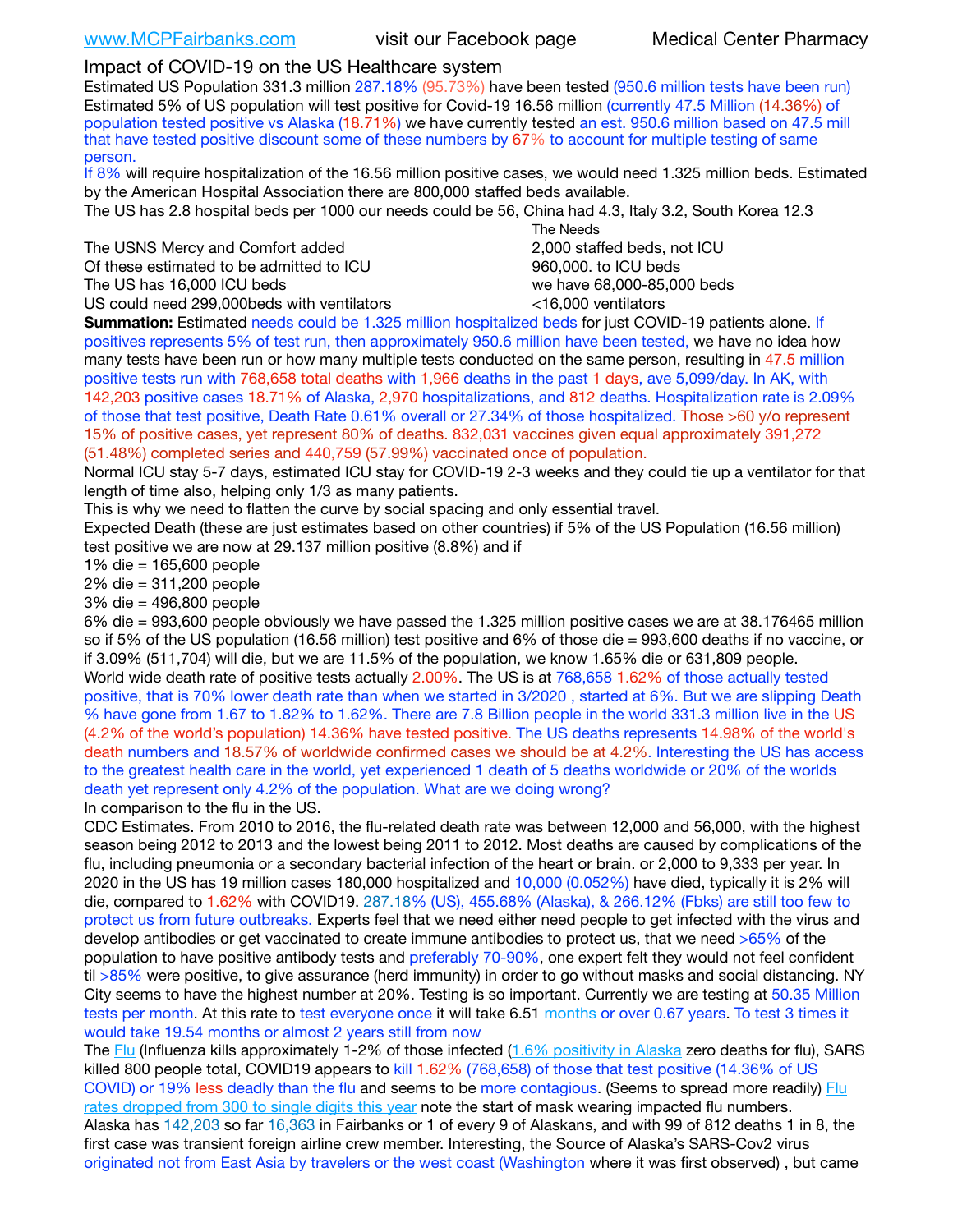[www.MCPFairbanks.com](http://www.MCPFairbanks.com) visit our Facebook page Medical Center Pharmacy

from the east coast of the US, and they were inoculated first from Europe, accordingly from New York's Governor and CDC. Currently 40 Variants known, only 14 of major concern in the US. (Europe's (china's)) Primary, plus an Ohio variant (COH.20G/501Y), California, [UK](https://www.cdc.gov/coronavirus/2019-ncov/transmission/variant-cases.html) (B.1.1.7), (7) South African (1.351), India (Delta), Delta-Plus, Peru (Lambda(C.37)), Mu (Columbia) and (2) Brazil (P.1), we have seen 6, Europe's (China) [variant,](https://www.webmd.com/lung/news/20210318/cdc-who-create-threat-levels-for-covid-variants?ecd=wnl_cvd_031921&ctr=wnl-cvd-031921&mb=kYbf7DsHb7YGjh/1RUkcAW0T6iorImAU1TDZh18RYs0=_Support_titleLink_2) California, Brazil, UK, South Africa, India (delta) now representing 96% of new tests, Mu (Columbia) the latest in Alaska so far, the last 5 in particular as they have a 50% increase in transmissibility vs 20% in the others over the China variant, the delta variant is 50% more transmissible than the UK (B.1.1.7)version, Mu(Columbia). For the latest in [Variance issues in Alaska](https://akvariants.github.io)

**Best practice protection** is good personal Hygiene do not touch eyes, nose, mouth, wash hands frequently for at least 20-30 seconds, before you touch your face, and observe personal spacing of 6-18 feet. Remove your shoes in your house, frequently clean surface areas, let the cleaner sit 15-20 sec before wiping off. **We are recommending to wear any kind of mask.**

Drug treatment is being researched, but as yet not been verified, only suggested. Best to isolate those sick and isolate those most susceptible (old and preconditioned with risk factors)

**Risk factors:** Cardiovascular disease (56.6%), Obesity (41.7%), Diabetes (33.8%), age >60, respiratory problems, especially smokers or those who vape, High Blood Pressure

If you have been exposed self isolate for 2-4 weeks

One episode in China, a man tested negative for 27 days before showing symptoms. So Isolation may want to be considered up to 4 weeks not just 10-14 days.

Italy 1 in 10 positive cases admitted to ICU due to Hypoxic failure requiring mechanical ventilation. In NY it was 1 in 7 that required hospitalization, of the 5700 hospitalized 2634 were discharged (79% (2081)) or added

(21%(553)), 9 in 10 put on a ventilator died.

Public policy development and education is important.

### **How Long does Covid-19 stay on objects**

| Air (droplets in air, sneeze/cough) | up to 3 hours |                            |
|-------------------------------------|---------------|----------------------------|
| Copper                              | 4 hrs         |                            |
| skin (SARS-COV2)                    | 9.04 hrs      | (Influenza virus 1.82 Hrs) |
| droplets on skin (sneeze)           | 11 hours      |                            |
| Cardboard (Amazon Box)              | 24 hrs        |                            |
| Plastic surfaces/Stainless Steel    | 72 hour       |                            |
|                                     |               |                            |





### Updated graph numbers.

| Project outward      |                        |
|----------------------|------------------------|
| Exhalation can spray | $1.5$ m $(4.9$ ft)     |
| spittle (droplets)   |                        |
| Coughing             | $2 \text{ m}$ (6.6 ft) |
| Sneeze               | 6 m (19.7 ft)          |
|                      |                        |

Development of immune response

Early viral testing tests to see if you currently have the virus.

Later antibody testing tells us if you have been exposed and survived. But does not tells us if you have immunities to the virus. We will need to have both tests done in order to open the community..

Viral Antigen and Viral RNA tells us you have the disease and can spread the disease and if you can or are currently sick. IgM (short term) and IgG (long term antibodies) tells us you have experienced the virus or had the vaccine, and got over it. You may be resistant if your [antibody levels](https://www.cdc.gov/coronavirus/2019-ncov/lab/resources/antibody-tests.html) are high enough. [Current](https://l.facebook.com/l.php?u=https://www.itv.com/news/2020-10-26/covid-19-antibody-levels-reduce-over-time-study-finds?fbclid=IwAR3Dapzh1qIH1EIOdUQI2y8THf7jfA4KBCaJz8Qg-8xe1YsrR4nsAHDIXSY&h=AT30nut8pkqp0heVuz5W2rT2WFFm-2Ab52BsJxZZCNlGsX58IpPkuVEPULbIUV_M16MAukx1Kwb657DPXxsgDN1rpOQ4gqBtQsmVYiWpnHPJo2RQsU6CPMd14lgLnQnFWxfVi6zvmw&__tn__=-UK-R&c%5B0%5D=AT1GaRAfR_nGAyqcn7TI1-PpvqOqEKXHnz6TDWvRStMnOSH7boQDvTiwTOc6VId9UES6LKiOmm2m88wKCoolkJyOFvakt2Z1Mw8toYWGGoWW23r0MNVBl7cYJXB_UOvGklNHaNnaNr1_S7NhT3BSykNOBg) View [of antibodies/immunity](https://www.livescience.com/antibodies.html)[.](https://www.itv.com/news/2020-10-26/covid-19-antibody-levels-reduce-over-time-study-finds) We have tested currently 454.62% (151.54%) of the Alaskan population and over little over 286.20% (95.40%) of the US population, discount these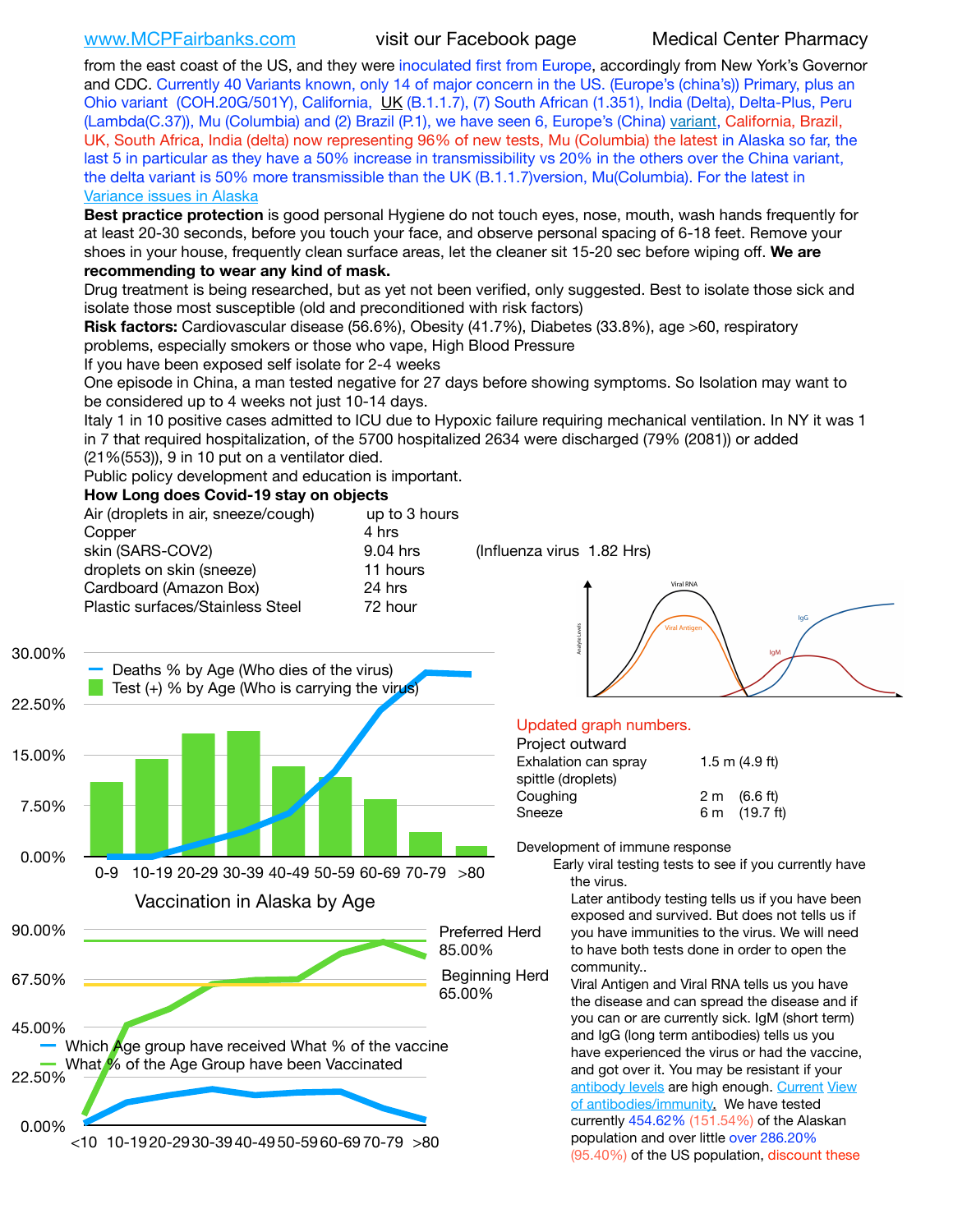numbers by 67% to reflect multiple testing of the same person. To be safe, we need at least 25% to see if we are making progress, [60%](https://www.jhsph.edu/covid-19/articles/achieving-herd-immunity-with-covid19.html) to [barely qualify](https://www.nature.com/articles/d41586-020-02948-4) to be safe, and [70-90%](https://www.mayoclinic.org/herd-immunity-and-coronavirus/art-20486808) to be assured we will not see a second wave of sickness. Some experts will [not feel safe til we are at 85%](https://www.bannerhealth.com/healthcareblog/teach-me/what-is-herd-immunity). See bottom of last page to see how and where in Alaska do we and each of the boroughs stack up, compared to other states and the nation.

Three types of clinical laboratory COVID-19 or SARS-CoV-2 tests are being developed:

 Molecular Gene sequencing (current method), Viral antigen (testing parts of the virus), Host antibody tests (serology). They detect the virus in different ways.

Mask & [Mask Usage:](https://www.nationalgeographic.com/history/2020/03/how-cities-flattened-curve-1918-spanish-flu-pandemic-coronavirus/) N95 filter out 95% of the particles in the air 3 microns in size or larger.

| Mold sizes are abor |  |  |  |
|---------------------|--|--|--|
|---------------------|--|--|--|

| Conflict                                                 | Combat<br>Death | Past 1<br>days |
|----------------------------------------------------------|-----------------|----------------|
| Revolutionary<br>War                                     | 8,000           |                |
| Civil War                                                | 214,938         |                |
| World War I                                              | 53,402          |                |
| World War II                                             | 291,557         |                |
| <b>Korean Conflict</b>                                   | 33,686          |                |
| <b>Vietnam</b>                                           | 47,424          |                |
| <b>Gulf War</b>                                          | 149             |                |
| Afghanistan                                              | 1,833           |                |
| <b>Iraq</b>                                              | 3,836           |                |
| 1918 Flu                                                 | 675,000         |                |
| 9/11 deaths                                              | 2,977           |                |
| <b>COVID19 deaths</b><br>from 1/20/2020 to<br>11/18/2021 | 768,658         | 1,966          |

ut are about 10-12 microns in size. Bacteria are larger, so is dust, Gas molecules and viruses are smaller. PM2.5 are 2.5 microns in size. **Viruses** can be 1 micron in size, 0.3 micron in size, or 0.1 microns in size, so they **will pass right through**. **We recommend wearing any mask, the mask may provide up to 5 times the protection** ver **wearing no mask at all**. It still **does not protect** the wearer from contracting the infection, it **can inhibit** the spreading, something is **better than nothing at all**. **Remember there is a clean side ( the side towards you) and a dirty side,** the side to the contaminated air is dirty. If you are COVID positive then this is reversed.

When handling the mask, do not touch the dirty side and then touch your face, Wash properly your hands first after touching the dirty side before touching your face. If you are infected the dirty side is the inside surface of the mask. Wash your homemade mask in hot water wash >133F (for at least 10 minutes) and rinse to sanitize with high heat >133F Plus and a weak bleach or peroxide (not Both) the mask. Daily if possible. If you are a frontline health care provider with a homemade fabric mask 2 hours. Do not touch the dirty side.

**Mask usage: 5/13/21 While the CDC** has changed it's recommendations for those who have gotten vaccinated to go mask free, except on Mass Transportation such as buses and airline, or when in crowded situations, like concerts.

Those that have not been vaccinated are still advised need to wear a mask, they are now the population at risk.

The risk has now increased for those non-vaccinated folks. They no longer have the masked people in the community to protect them. While those who have been vaccinated will not get sick or as sick. They can still pass, much more easily without the masks, the virus to those who have not been vaccinated to make them sick.

Therefore, it is even **more imperative** that those that have not been vaccinated, wear a mask to protect themselves, or get vaccinated. The sea of those with the potential to have the virus now are those <12 y/o of age, those >  $12y$ /o who have not been vaccinated, or those who have been vaccinated and are transitory carriers. Currently, this is about 50% of the US population and about 60% of the Alaskan population. And about 80% of all children under 18y/o at this moment.

**Alcohol solutions** should be 60-80% alcohol **70%** is optimal. **Keep wet and rub 30 seconds**, or Happy Birthday song sung 3 times. **Hydrogen peroxide diluted to 2%** or 4 teaspoonful per quart of water (20ml per 946ml) Bleach the same ratio **Vinegar and ammonia are good cleaning agents, but not disinfectants**. **Do not mix** any of these agents together, toxic fumes can result. **Disinfectants, in order to be effective**, should remain on the applied surface, to be cleaned moist **(wet) for 30 seconds to 4 minutes** depending on material. Caution may dissolve glue or adhesives or bleach and discolor items, check with manufacturers. Do not let it get inside electronic devices. UV (10 minutes), [UV light](http://www.docreviews.me/best-uv-boxes-2020/?fbclid=IwAR3bvFtXB48OoBBSvYvTEnKuHNPbipxM6jUo82QUSw9wckxjC7wwRZWabGw) only kills where it can see.

### **Myths**

Taking hot baths, using colloidal silver, eating garlic soup, gargling with bleach are not proven to be effective. We have already seen using chloroquine taking the wrong form in the wrong dose can be fatal, one death and one critically injured. (see Arizona couple after listening to the past-president)

**We have heard of all kinds of cures.** To date there is no curative or preventative treatments, only supportive therapy. At this point there is **no proof** that Quinine, zinc, Hydroxychloroquine, Chloroquine, or Vitamin C works. As they say wives-tale at best, irresponsible reporting most likely. We have seen no information that they work.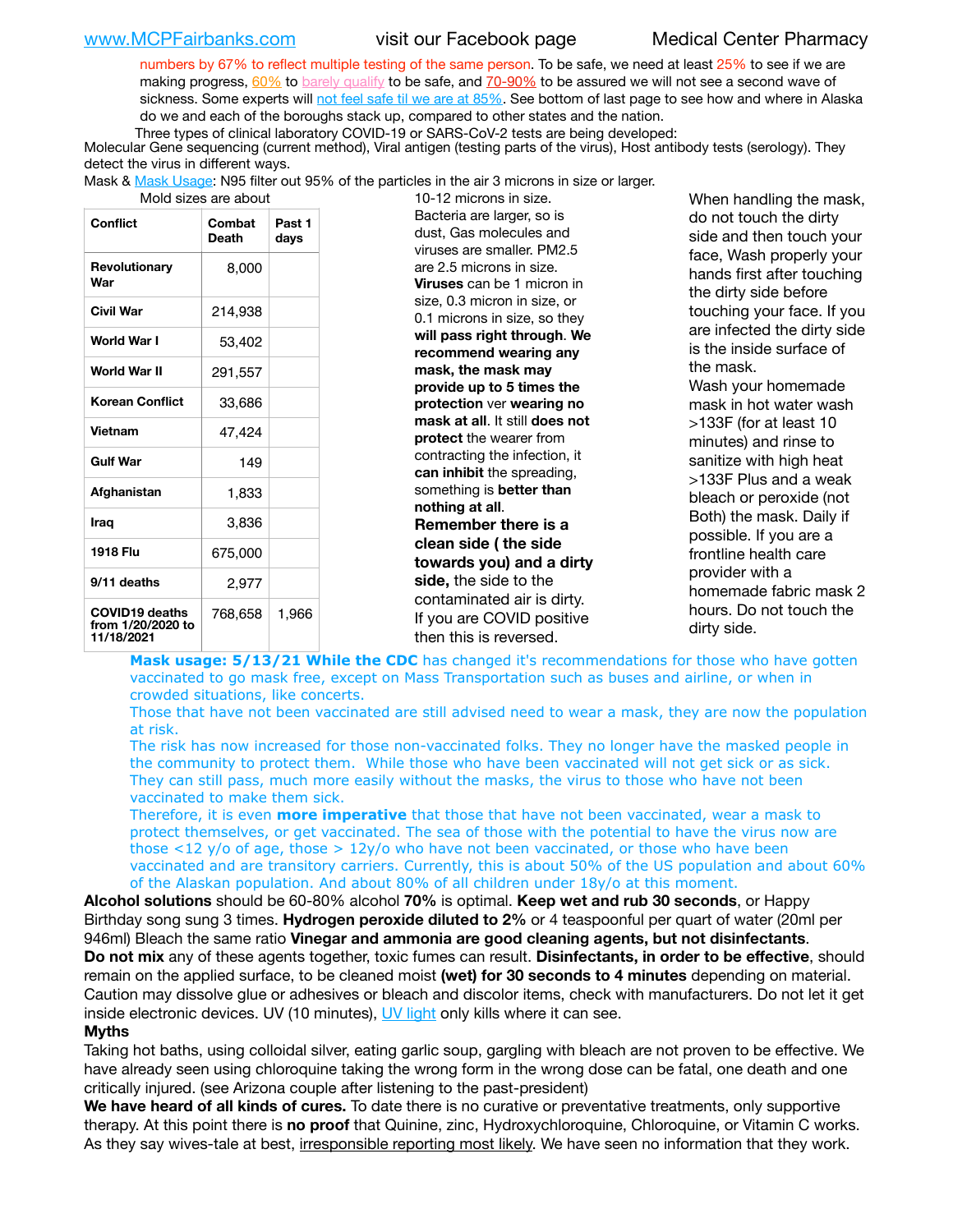[www.MCPFairbanks.com](http://www.MCPFairbanks.com) visit our Facebook page Medical Center Pharmacy

There have been ineffective dosing issues, over-dosing issues, permanently killing the senses of smell or taste, inappropriate usage, cardiac arrhythmias, and death from the usage of these agents have been reported. The virus may die out with heat of summer, or cold weather, this is a myth, There are a couple of studies at show the virus can withstand 98F. We know the body tries to use up to 104F to potentiate our immune system, to kill viruses. Taking NSAID, Aspirin, Ach-Inhibitors, Arb's and you get the COVID-19 infection are not contraindicated and no clinical evidence that says you should stop any of these classes of medications. It would be misguided and ill advised if you did so, In other words, Unless your doctor makes changes, keep taking your medications unless told to do otherwise.

**Vaccine Myths and Fake information:** There are no microchips, tracking devices, fetus tissue, at all in the vaccines. Vaccines will not and can not change your DNA., It can not change the fertility of men or women. It seems to be safe to the fetus and pregnant women. You should continue to wear a mask til we get to Herd Immunity levels, but can remove masks if you are outdoors, but not at concerts where you are close together. You should still get vaccinated complete series) even if you got COVID. If you have some of the co-morbidities, it is important that you do get vaccinated, the side effects of the vaccine will be milder and survivable than getting COVID. When you have questions, ask a pharmacist or your doctor.

As of 12/21/20, DHSS was aware of 11 reports regarding possible allergic reactions from Alaska's hospitals to CDC: Bartlett Regional Hospital (8), Providence Alaska (2) and Fairbanks Memorial Hospital (1). Two were identified as anaphylaxis and one of those resulted in hospitalization for ongoing monitoring. In the other within the other three cases, symptoms were mild and not considered anaphylaxis. the hospitalized patient has been discharged and is doing well. The CDC said there appears to be no obvious geographic clustering of these reactions, nor was a specific production lot involved. People who experience anaphylaxis after the first dose should not receive nes. in t

a second dose, according to CDC recommendations. For being one of the first states in that nation to start vaccinating, those <16y/o, we have slowed down vaccinations to where we are now way behind. More people are getting sick more frequently. Soon we will have more deaths. Due to vaccination resistance, Alaska has pushed itself into near last place, in the nation, as to when we will reach "herd immunity". This is the date when we can safely remove our masks and other restrictions. Check our website [www.MCPFairbanks.com](http://www.MCPFairbanks.com) for the 13 testing sites in the interior of Alaska.

Who is eligible now? All Alaskans >12 y/o, can receive the Pfizer vaccine and those >16 y/o can receive all of the other vaccines, all visitors can get vaccinated. Johnson and Johnson, has been reinstated, but I would caution not to give it to women



12-50 years old. For details about eligibility, to find a provider visit [covidvax.alaska.gov.](https://lnks.gd/l/eyJhbGciOiJIUzI1NiJ9.eyJidWxsZXRpbl9saW5rX2lkIjoxMDYsInVyaSI6ImJwMjpjbGljayIsImJ1bGxldGluX2lkIjoiMjAyMTAxMjguMzQwODU3NjEiLCJ1cmwiOiJodHRwOi8vZGhzcy5hbGFza2EuZ292L2RwaC9FcGkvaWQvUGFnZXMvQ09WSUQtMTkvdmFjY2luZS5hc3B4In0.-Xwhl42jAWOMS7ewfS85uxwrwjohCso3Sb81DuDKtxU/s/500544915/br/93796640171-l) for vaccination sites or call 1-907-646-3322 for questions *covid19vaccine@alaska.gov* 9 am – 6:30 pm Monday - Friday and 9 am-4:30 pm Saturday and Sunday. You may be put on hold, but you will not need to leave a message for a return phone call if you call within business hours. Keep these tips in mind when scheduling. checkout our website [www.MCPFairbanks.com](http://www.MCPFairbanks.com) Please keep these tips in mind when scheduling. Be sure to keep and save your proof of vaccination cards as you may need it for travel purposes in the future.

Gao Fu, the director of the China Centers for Disease Control, admitted on 4/10/2021 that the country's vaccines don't exactly give Covid-19 a knockout blow. One study from Brazil found that the vaccine from the Chinese company Sinovac was 50.4% effective, compared to Pfizer's 97%. Fu said the government is looking for ways to boost effectiveness.

# Many Alaskans live with underlying health concerns

You can not change your age but you can affect change with other risk factors. Nov. 17, 2020 for more information check out [Alaska DHSS Insights](http://dhss.alaska.gov/dph/Epi/id/Pages/COVID-19/blog/20201117.aspx)

Epidemiologists within the Section of Chronic Disease Prevention and Health Promotion analyzed reports from about 8,500 randomly-selected Alaska adults who participated in the annual [Behavioral Risk Factor Surveillance System \(BRFSS\)](http://dhss.alaska.gov/dph/Chronic/Pages/brfss/default.aspx) telephone survey between 2016 and 2018. About 67% of Alaska adults — two out of three — have at least one of the following ongoing health concerns that have been shown to increase chances for serious illness from COVID-19:

- 46% of Alaska adults are current or former smokers
- 32% have obesity BMI >30.0
- 8% have type 1 or type 2 diabetes
- 6% have chronic obstructive pulmonary disease (COPD)
- 5% have heart disease or have had a heart attack
- 2% have chronic kidney disease

# **Older age and other health concerns can lead to COVID-19 complications**